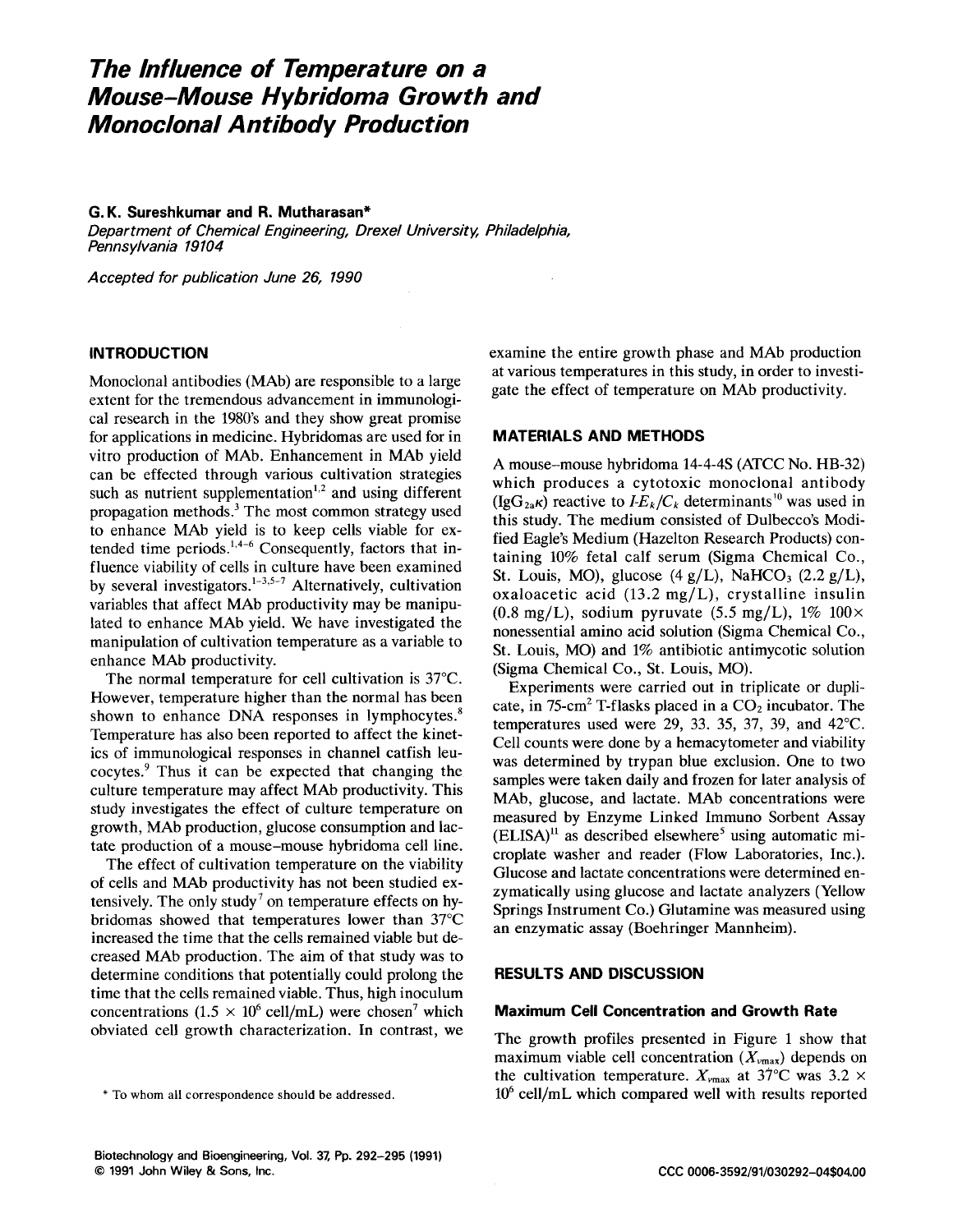

**Figure 1. Growth profiles of HB-32 at various temperatures.** 

earlier for the same cell line.<sup>5</sup> The that at 37°C. Cultivation at a temperature higher than 37°C yielded a lower value of  $X_{\text{max}}$ , 2.5  $\times$  10<sup>6</sup> cell/mL, at 39°C. An initial decrease in the cell concentration after inoculation was observed at 39°C. However, no growth was observed at 29 or 42°C (data not shown).

temperature, presented in Table I, shows that  $\mu$  was relatively constant in the temperature range of 35 to 39°C. Parameter  $\mu$  was calculated from a plot of logarithm of viable cell concentration versus time, as the slope of the line in the exponential growth phase. The value of  $\mu$  at 35°C (0.045 h<sup>-1</sup>) and 39°C (0.048 h<sup>-1</sup>) were not very different from the value at 37°C (0.045 h<sup>-1</sup>), but, at 33°C it was found to be lower  $(0.034 \text{ h}^{-1})$ . Thus it can be seen that cell growth occurs over a range of temperatures, with growth rate nearly constant between 35 and 39°C.

It has been reported that glutamine can be a limiting nutrient in mammalian cell culture<sup>12-14</sup> and is most often found to be depleted when maximum cell concentration is reached.<sup>14,15</sup> Glutamine was found to be depleted when the maximum cell concentration was reached in the experiments carried out at 33 and 39°C. Since glutamine degradation is a function of temperature,<sup>16</sup> the higher  $X_{\nu max}$  obtained at lower temperatures could also be due to glutamine availability resulting from slower degradation of glutamine. Taking experiments at 37°C as the base case, it can be estimated that glutamine degradation at 33°C would be lower by about 22%, while at 39°C it would be about 11% higher. However, since glucose uptake rate was found to vary with

temperature (presented in the next section), it is reasonable to suggest that glutamine uptake may have also varied with temperature. Therefore, further experimentation **is** necessary to decouple the effects of temperature, glutamine degradation, and glutamine uptake rate on  $X_{\text{max}}$  for the temperature range considered. faction is necessary to decouple the effects of tempera-<br>ture, glutamine degradation, and glutamine uptake rate<br>on  $X_{\text{vmax}}$  for the temperature range considered.<br>**Glucose Consumption and Lactate Production**<br>Specific rat

# **Glucose Consumption and Lactate Production**

Specific rates of glucose consumption  $(q_G)$  and lactate<br>production  $(q_L)$  in the early exponential phase are<br>presented in Table I. The value of  $q_G$  at 37°C (1.0 ×<br> $10^{-7} \mu M/cell$  h) compared favorably with values re-<br>ported Specific rates of glucose consumption  $(q_G)$  and lactate<br>production  $(q_L)$  in the early exponential phase are<br>presented in Table I. The value of  $q_G$  at 37°C (1.0  $\times$ <br>**Figure 1.** Growth profiles of HB-32 at various tempera ined at 33°C was about  $1 \times 10^6$  cell/mL higher than  $q_G$  increased from  $0.6 \times 10^{-7} \mu M/cell$  h at 33°C to at at at 37°C. Cultivation at a temperature higher than  $1.4 \times 10^{-7} \mu M/cell$  h at 39°C, an increase of almost °C yiel production  $(q_L)$  in the early exponential phase are presented in Table I. The value of  $q_G$  at 37°C (1.0  $\times$  $10^{-7}$   $\mu$ M/cell h) compared favorably with values reported in the literature for other cell lines. $^{13,17,18}$  As temperature was increased the specific rates of glucose uptake and lactate production increased. The value of  $q_G$  increased from  $0.6 \times 10^{-7} \mu M/c$ ell h at 33°C to  $1.4 \times 10^{-7} \mu M$ /cell h at 39°C, an increase of almost 130% over a temperature range of 6°C. This trend was similar to the one reported in the literature.<sup>7</sup> The value of  $q_L$  also increased from  $0.8 \times 10^{-7}$  to  $4.3 \times$  $10^{-7}$   $\mu$ M/cell h, an increase by about 440%, as the temperature was increased from 33 to 39°C. These results support the hypothesis that the rate of cellular metabolism increases with temperature, which was also indicated by Reuveny et al.<sup>7</sup> The amount of lactate produced per unit amount of glucose consumed, lactate yield  $(Y_{L/G})$ , on a mole/mole basis also increased from 1.3 at 33°C to 3.1 at 39°C. This indicates that as the temperature was increased more glucose was routed to produce lactate at the end of glycolysis rather than being routed to TCA cycle which is energetically more productive. A value of *YLic* higher than the theoretical maximum of 2 could have resulted from lactate production from other nutrients.

## **MAb Production**

It has been suggested<sup>19</sup> that environmental stress increases antibody production by hybridomas. Increase in temperature poses an environmental stress and thus can be expected to increase MAb production. MAb formation at various temperatures, given in Figure 2, shows that MAb profiles and maximum MAb concentration vary with temperature. The maximum MAb concentration obtained at 39°C was 28 mg/L, which was lower than that obtained at the other temperatures (see also **Table 1. Table 1. Variation of specific rates of glucose uptake**  $(q_G)$ , **lactate production**  $(q_L)$ , **and lactate yield** ( $Y_{L/G}$ ) of HB-32 with temperature.<br> **Table I.** Variation of specific rates of glucose uptake

**Table I.** Variation of specific rates of glucose uptake  $(q_G)$ , lactate production  $(q_L)$ , and lactate yield  $(Y_{L/G})$  of HB-32 with temperature.

| Temperature<br>(°C) | Specific growth<br>rate, $\mu$<br>$(h^{-1})$ | Specific glucose<br>uptake rate, $q_G$<br>$(\times 10^7)$ ( $\mu$ M/cell h) | Specific lactate<br>production rate, $q_L$<br>$(\times 10^7)$ ( $\mu$ M/cell h) | Lactate yield<br>$Y_{L/G}$<br>(mod/mol) |
|---------------------|----------------------------------------------|-----------------------------------------------------------------------------|---------------------------------------------------------------------------------|-----------------------------------------|
| 33                  | 0.034                                        | 0.6                                                                         | 0.8                                                                             | 1.3                                     |
| 35                  | 0.045                                        | 0.8                                                                         | 1.5                                                                             | 1.9                                     |
| 37                  | 0.045                                        | 1.0                                                                         | 2.1                                                                             | 2.1                                     |
| 39                  | 0.048                                        | 1.4                                                                         | 4.3                                                                             | 3.1                                     |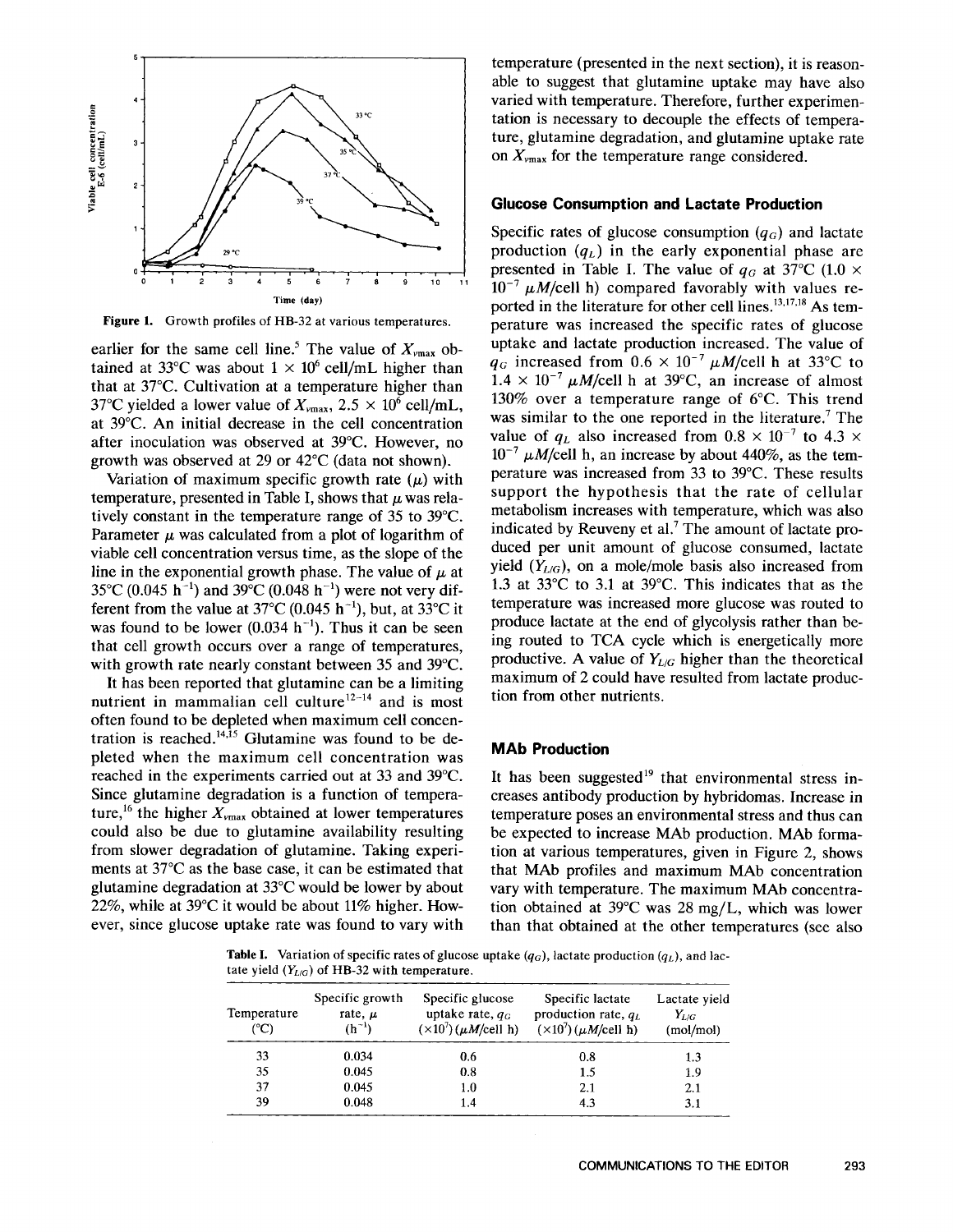

$$
V_I = \int_0^t X_v dt
$$

concentration and *t* is time, has been found to be a better parameter for correlating antibody production by hybridomas. $^{1,4,6}$  Thus MAb concentration obtained can be expressed as

$$
[MAb] = q_{MAb}V_I
$$

where  $q_{\text{MAb}}$  is the specific MAb production rate. From a plot of MAb concentration vs.  $V_1$ ,  $q_{\text{MAb}}$  was found to be a constant at a particular temperature, whereas it was found to increase with temperature in the temperature range studied (33 to 39°C in Table 11). This increasing trend was similar to that found by Reuveny et al.<sup>7</sup> for a temperature range from 28 to 37°C for a different cell line.

It is interesting to note that although the Viability Index at 39°C was much lower (by a factor of **2.4)** than at 33"C, the specific MAb production rate at 39°C was higher (Table II). Also, it has been shown<sup>5</sup> that at a particular temperature the specific MAb production rate is not dependent on the amount of limiting nutrient present in the medium. Thus it can be said that specific MAb production rate is related to the temperature at which the cells are grown. The increase in specific MAb production rate with temperature was concurrent with increase in level of cellular metabolism indicated by increases in specific rates of glucose uptake and lactate production.

## **Temperature Shift Experiment**

Figure 2. MAb profiles at various temperatures.<br>
Figure 2. MAb profiles at various temperatures.<br>
Time (day)<br>
Figure 2. MAb profiles at various temperatures.<br>
The case of the number of production can be achieved by en-<br>
Fi Table 11). The Viability Index ( $V_I$ ) is defined as<br>  $V_{\text{H}} = \int_1^t X_x dt$  and  $V_I = \int_1^t X_y dt$  is the strengthend and here the external extra ( $V_I$ ) is defined as<br>  $V_{\text{H}} = \int_1^t X_y dt$  is the production of MAb production can Figure 2. MA0 profiles at various emperatores.<br>  $X_{\text{max}}$  and  $V_I$  decreased. Therefore, one possible strategy<br>  $V_I = \int_0^t X_v dt$ <br>  $W = \int_0^t X_v dt$ <br>
where  $X_v$  is viable cell concentration and t is time, has<br>
been found to be a Time (day)<br>
hancing both of these factors. It was shown earlier that<br>
files at various temperatures.<br>
as temperature was increased  $q_{\text{MAb}}$  increased whereas<br>  $X_{\text{vmax}}$  and  $V_I$  decreased. Therefore, one possible strat Total MAb concentration produced during a batch culture can be seen to be a function of (1) specific MAb production rate which reflects on productivity by a production unit (viable cell) and (2) Viability Index which is a measure of the number of production units (viable cells) available over the entire time of culture. Maximization of MAb production can be achieved by enhancing both of these factors. It was shown earlier that as temperature was increased  $q_{\text{MAb}}$  increased whereas  $X_{\nu max}$  and  $V_I$  decreased. Therefore, one possible strategy for improving MAb yield is to grow cells at a suboptimal temperature until  $X_{\text{max}}$  is attained and then to shift to a higher temperature. Higher cell concentrations could be achieved at the lower temperature which would contribute to an increase in  $V_l$  and shifting to a higher temperature would increase specific MAb production rate by the cells.

An experiment was carried out in which HB-32 cells were grown at 33<sup>o</sup>C until  $X_{\text{max}}$  was achieved and then the temperature was increased to 39°C. To recall, maximum  $X_{\nu max}$  was obtained at 33°C and maximum  $q_{\text{MAb}}$ was obtained at 39°C in the cultures grown at a single temperature. Growth curve and MAb profile from the culture during which the temperature was shifted, is presented in Figure 3. The total MAb concentration was comparable (52 mg/L vs. 56 and 51 mg/L) to those obtained at 35 and 37°C despite the fact that Viability Index was much lower. As shown in Table II,  $V_l$  obtained in the temperature shift experiment was only 58% and 74% of that obtained at 35 and 37"C, respectively. The Viability Index was lower in the temperature shift experiment because viability decreased sharply after the temperature shift was effected. Therefore, if cells can be maintained viable for longer periods of time, temperature shift strategy can be used to improve MAb production. This may be achieved by a gradual increase in temperature after  $X_{\nu max}$  is attained, instead of a sudden increase, or by other means such as nutrient supplementation.

Table **11.** Variation of Viability Index **(b),** MAb concentration, and specific MAb production rate  $(q_{\text{MAb}})$  of HB-32 with temperature.

| Temperature<br>(°C) | Viability Index, $V_I$<br>$(\text{day } 10)$<br>$(\times 10^{-6})$ (cell h/mL) | MA <sub>b</sub> concentration<br>$(\text{day } 10)$<br>(mg/L) | Specific MAb<br>production rate, $q_{\text{MAb}} (\times 10^9)$<br>(mg/cell h) |
|---------------------|--------------------------------------------------------------------------------|---------------------------------------------------------------|--------------------------------------------------------------------------------|
| 29 <sup>a</sup>     | 16                                                                             | $3 \pm 1$                                                     |                                                                                |
| 33                  | 616                                                                            | $41 \pm 3$                                                    | 0.07                                                                           |
| 35                  | 534                                                                            | $56 \pm 5$                                                    | 0.11                                                                           |
| 37                  | 420                                                                            | $51 \pm 4$                                                    | 0.12                                                                           |
| 39                  | 261                                                                            | $28 \pm 2$                                                    | 0.15                                                                           |
| 33/39               | 312                                                                            | $52 + 3$                                                      |                                                                                |

<sup>a</sup> experiment was discontinued on day 6.